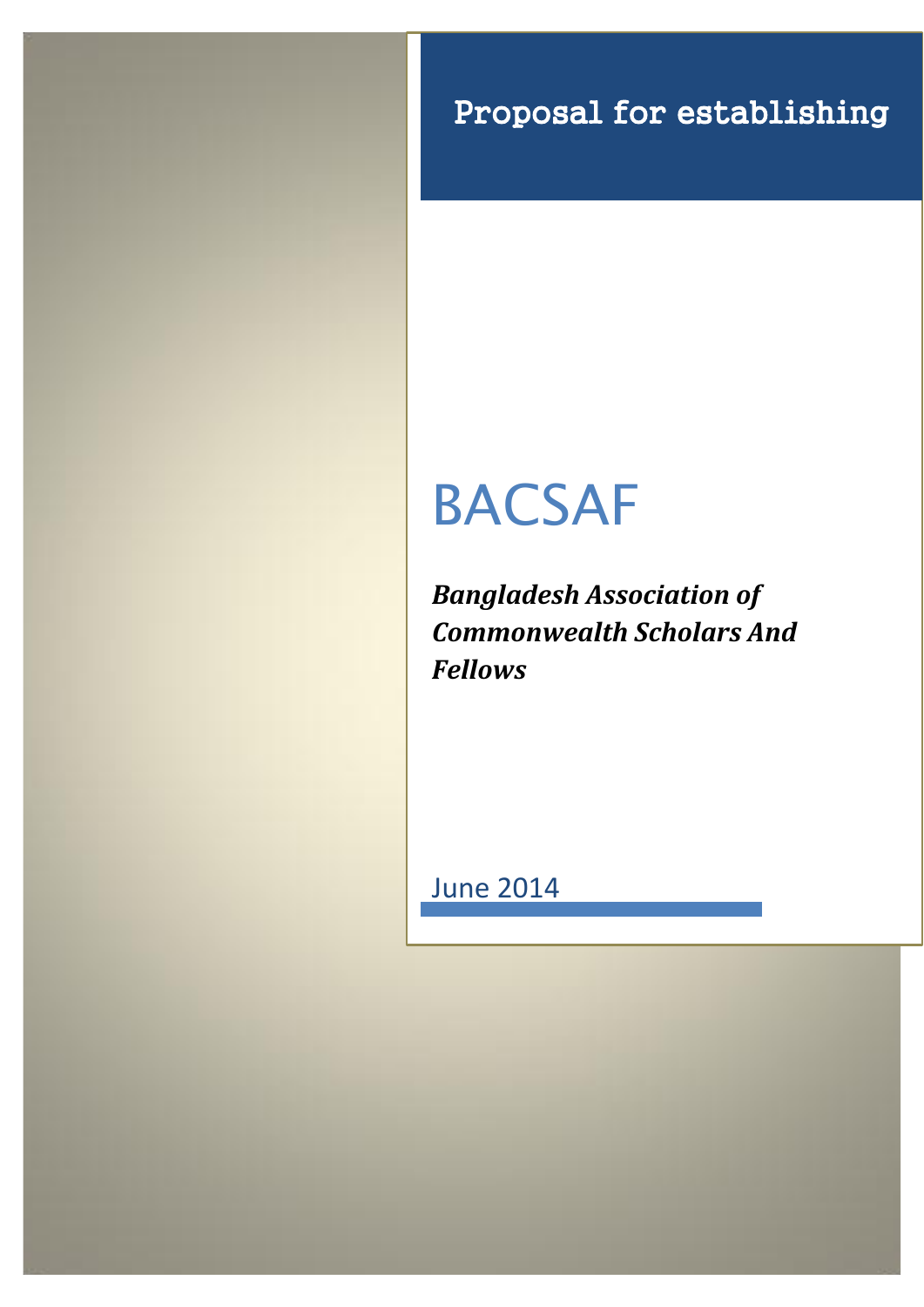#### **Introduction**

Bangladesh maintains strong bilateral ties with other countries expressed through organizations such as the Department for International Development (DFID-UK). Bangladesh and the UK has a long tradition of cultural and academic exchange, and Commonwealth Scholarship since its independence in 1971, wherein opportunity is provided to students from Bangladesh to pursue Postgraduate and Doctoral studies in various universities of the UK. Since independence more than a thousand scholars have availed of this opportunity.

To address the long-standing need and demand from the Commonwealth Scholars and Fellows of Bangladesh who had attended their academic and research trainings at different UK academic/research institutions, the Commonwealth Scholarship Commission (CSC) felt that it is necessary to support the establishment of an association in Bangladesh.

## **Background**

With above context in mind, a whole day gathering was organised for the Commonwealth Alumni on Saturday, February 22, 2014. A vibrant group of 68 Commonwealth Scholarship and Fellowship holders, of previous years gathered at the Hotel Sarina, Dhaka. They spent the whole day knowing each other, learning from each other and most importantly exploring the ways how this group of gems can actually contribute more from their respective positions. And it all started with the unanimous decision on establishing an association for the Commonwealth Scholarship Commission's (CSC) award holders.

The whole day was divided into morning and afternoon sessions. To boost up the energy of the group, the event started with a fascinating session on "Networking Skills Development", conducted by Robin Davies, Director Partnership & Programmes, British Council Bangladesh. The 40 minutes' session was highly interactive and it can be best understood from the following comment of a participant- "I have never learnt so much in only 40 minutes".

Following the much appreciated session, South Asia's Regional Manager of Commonwealth Scholarship and Fellowship Plan (CSFP), Towhidur Rahman presented an overview of the existing CSC Alumni Associations and their activities in our neighbouring countries. This informative session was followed by lunch and group photo session.

A group of 15 scholars and fellows volunteered in putting their names forward and enthusiastically agreed to work on the proposal development for an association of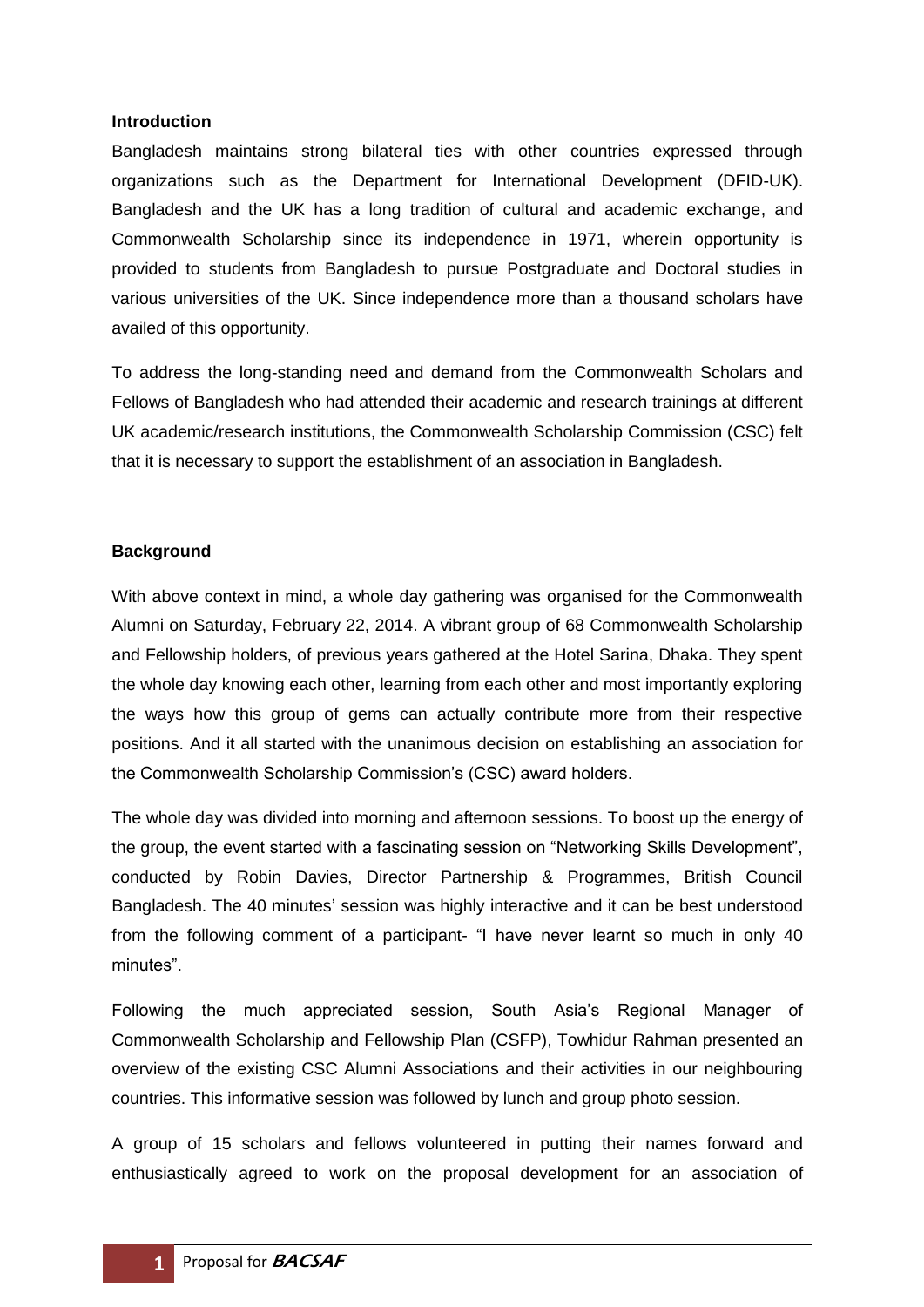Bangladeshi scholars and fellows. From that day onwards, the group has worked together to come up with this proposal. This document will act as the guidebook for the association during its initial years.

## **Establishment of the Association**

The aforesaid Association will be established by the interested Commonwealth Scholars and Fellows in Bangladesh with an endowment from the CSC and the British Council. It will be called 'Bangladesh Association of Commonwealth Scholars And Fellows (BACSAF)'**.**  The British Council will support the initiation through guidance and mentoring by forming a working group and by facilitating the approval of a proposal. The proposal will be sent to the CSC for approval. The fund needed for the initial activities of the Association will be decided upon negotiation among the volunteer group, the British Council and the CSC.

## **Mission**

Bind all Bangladeshi commonwealth alumni together, enable them to utilise their individual and collective expertise towards positive impacts on the socio-economy of Bangladesh, and contribute to a sustainable relationship between Bangladesh and the UK.

**Vision:** A sustainable future for the citizens of Bangladesh

# **Justification of an Association**

A good number (more than 1200) of educators, scientists, researchers, and government and non-government officials from Bangladesh have enjoyed the benefits under the Commonwealth Scholarship and Fellowship Plan since the inception of this programme. Upon their return, these scholars and fellows are serving in various sectors of national development of Bangladesh with distinction and honour. Unfortunately, there is no countrywide link among these alumni, let alone coordination of their valuable service to this country and their role as good-will ambassadors of the UK. Therefore, an alumni association is needed.

There are also scopes of extending their knowledge, experience and services to other Commonwealth countries in a coordinated way only if they are part of an association. Commonwealth alumni can also play an active role in the selection process of future scholars and fellows from Bangladesh in the University Grants Commission (UGC) of Bangladesh.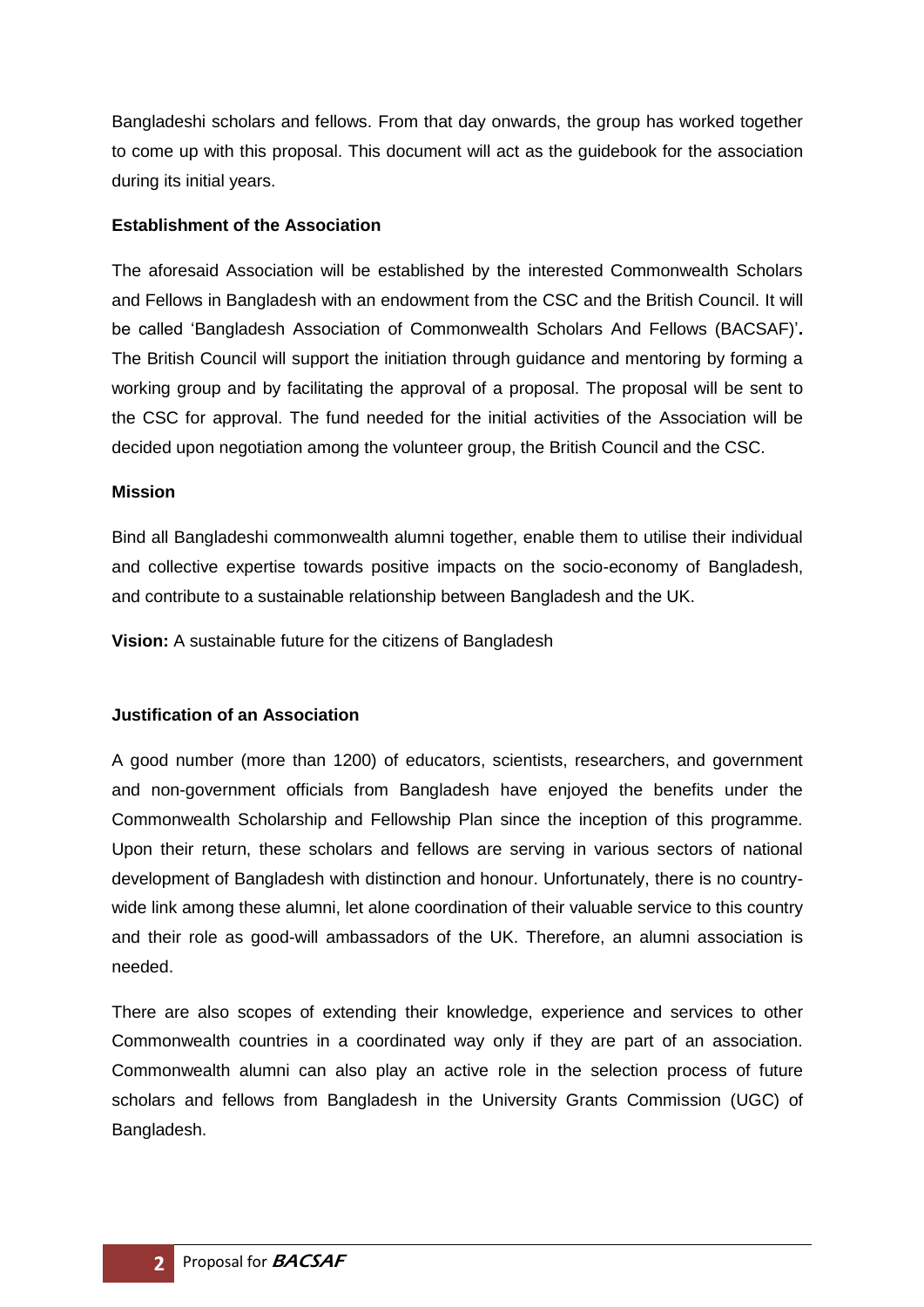Moreover, mentoring and assisting selected scholars and fellows prior to their departure to the UK can effectively be carried out along with the British Council, Bangladesh if an association is formed. The functions of the association will be designed focusing on four main criteria: **a) Mentorship:** Mentoring young researchers to attain a standard of international level, especially in research; **b) Connection:** Acting as a mediator in building links between the aspiring researchers and potential organisations/institutions; **c) Inspiration:** Providing motivation and inspiration to the group, who otherwise will be pushed to despair; and **d) Giving back:** The spirit of giving back to the society for the sole purpose of development will be in the heart of planning the association's future activities.

### **Core Objectives**

- To act as an interaction forum for commonwealth award holders of Bangladesh
- To promote and foster the interest and welfare of members through networking
- To encourage mutually beneficial networking of members –by organising events around selected themes and by acting as facilitator for opportunities after the return of new commonwealth scholars
- To generate and take part in collaborative work on selected social development aspects
- To act as a positive space for promotion of sustainable relationship between Bangladesh and the UK on their shared development concerns-technology, science and education etc. This aspect is proposed to be taken up forward by participating in pre-departure orientation of scholars as well as by being resource person for joint events of UK and Bangladesh.
- To promote academic cooperation development through research and experience sharing
- To undertake corporate social responsibility (CSR) activities to address the crucial needs of the country
- To organise professional development training sessions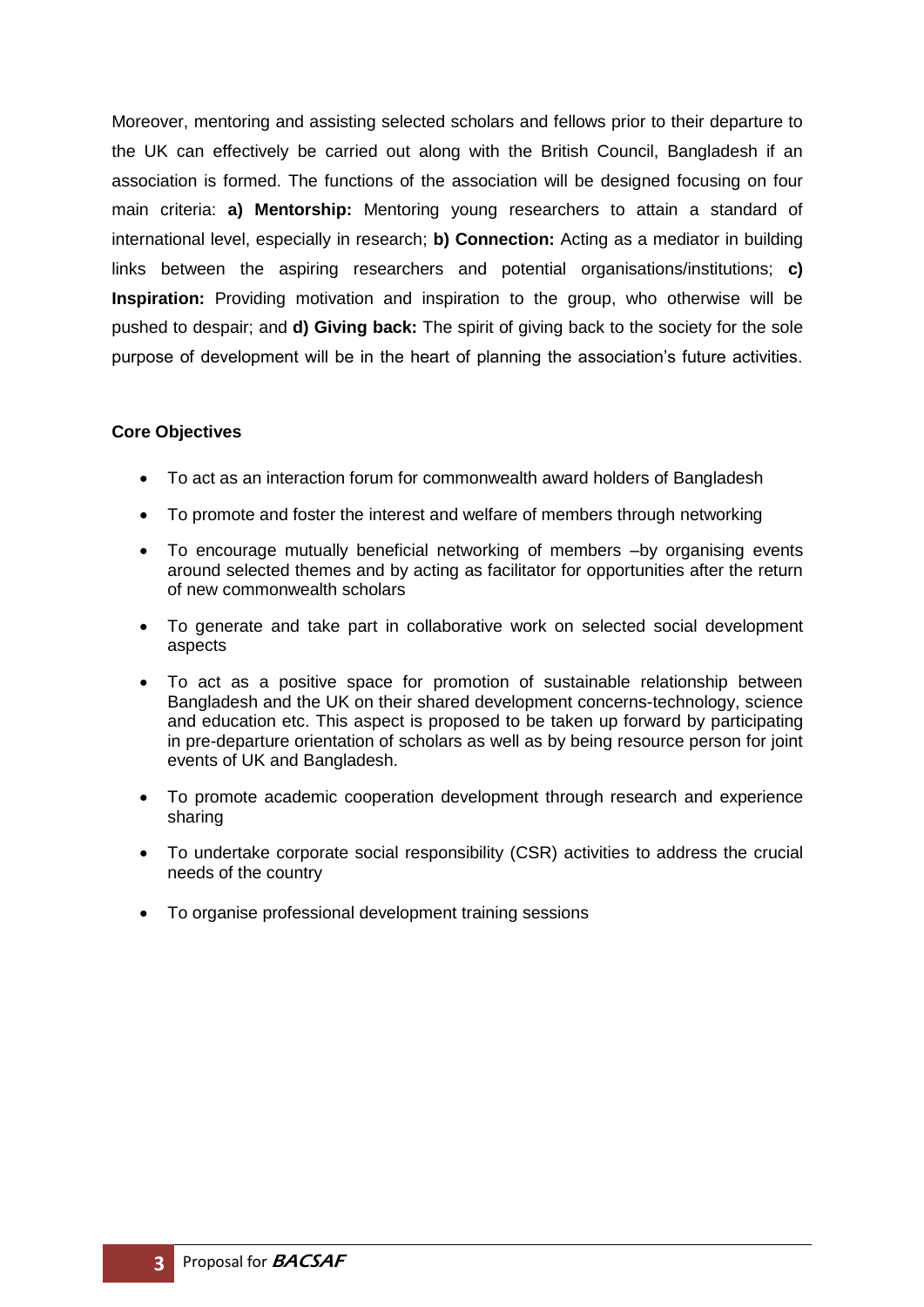# **Key relationship with the British Council**

- The British Council representative as one of the members of the Board of Patrons of the Association – thus acting as an advisor and link with the programmes and larger vision of the British Council with the Association.
- The British Council, Dhaka as the address of the Association at its inception.
- The Association as the resource group for regular British Council programmes. As the Association is a diverse group comprising of professionals, academics and researchers, they can become resource persons for carrying out some of the programmes of the British Council.
- The Association as resource group for UK Exhibition events, pre-departure orientation programmes and Education UK Information Sessions.

# **Key relationship with the CSC**

- The BACSAF will act as a think-tank for regular cooperation and guide future policy of the CSC.
- It will generate and provide feedback from the recently returned scholars to the CSC.
- The Association will maintain database of the growth of the scholars for the CSC.
- To act as a resource organisation for conducting orientation programmes for selected scholars before their departure to the UK for higher education.

# **Relationships with other Commonwealth Alumni Associations**

 Share information and experiences with similar associations in other Commonwealth countries. Establish alumni exchange programme for transferring knowledge and technology for development.

# **PROPOSED STRUCTURE/CONSTITUTION**

# **ARTICLE-I**

- **1. Name:** The name of the association shall be **"Bangladesh Association of Commonwealth Scholars And Fellows (BACSAF)."**
- 2. **Taglines & Slogans:** We connect. We share. We contribute.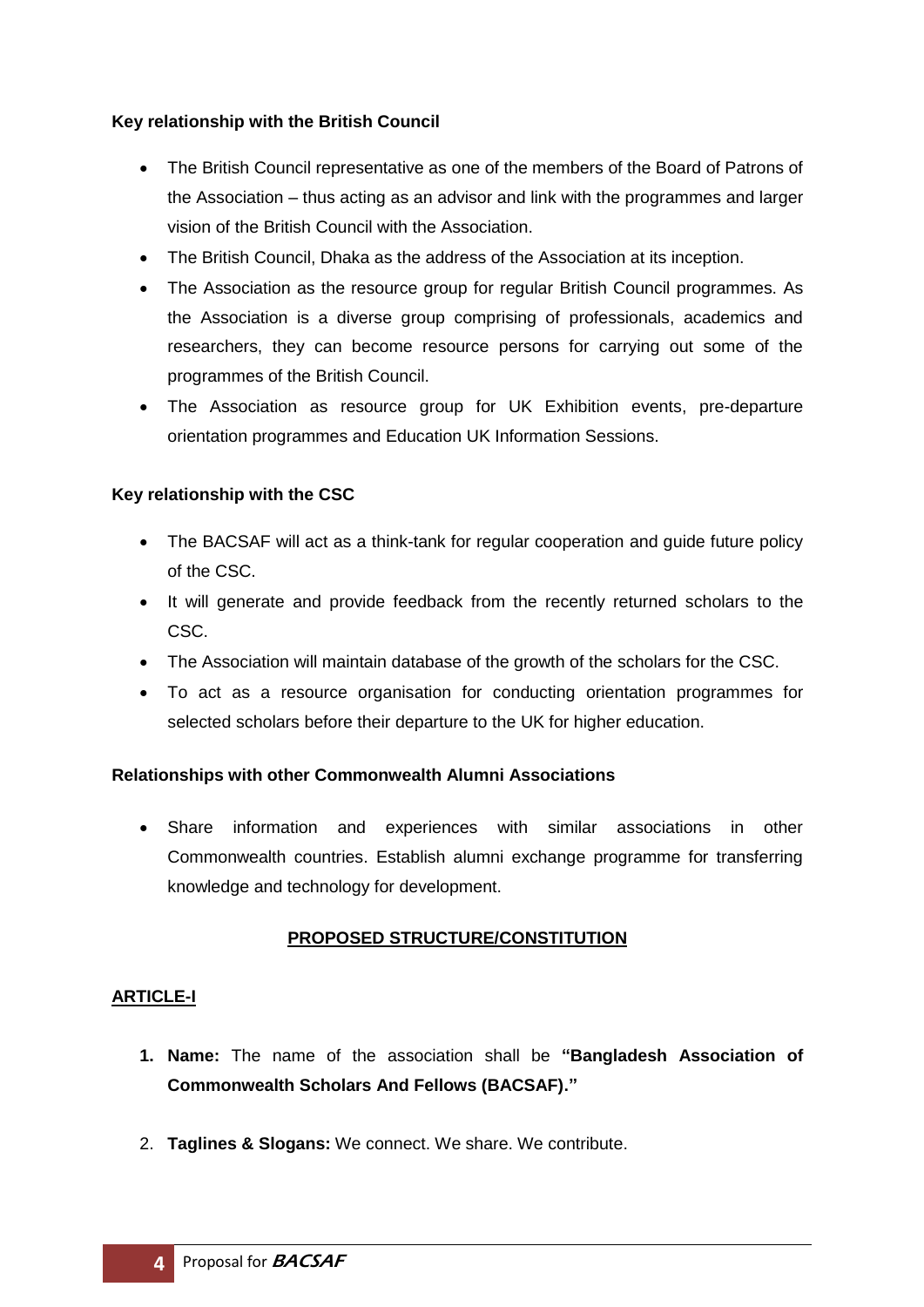- 3. **Logo:** To be decided.
- 4. **Office:** The office of the Association shall initially be at the premises of the British Council, Dhaka, Bangladesh.

## 5. **Aim of the Association:**

a. Ensure the successful post-award role of Commonwealth scholars and fellows of Bangladesh toward attaining the Millennium Development Goals (MGD) of Bangladesh.

## 6. **Objectives of the Association:**

- a. Develop and maintain a country-wide network among Commonwealth scholars and fellows to promote a healthy social and cultural forum.
- b. Promote collaboration among scholars and fellows of allied fields.
- c. Generate support from scholars, fellows, Bangladesh Government, and UK Government to address different development and relationship issues.
- d. Act as a think-tank in different need-based development issues between Bangladesh, UK, and other Commonwealth countries.
- e. Enhance academic and cultural ties of Bangladesh with other commonwealth nations.

# **ARTICLE-II**

### **Rules and Regulations of the Association:**

### **1. Definition of the terminologies:**

- a. Association means the Bangladesh Association of Commonwealth Scholars And Fellows (BACSAF).
- b. Constitution means the memorandum, rules and regulations and other laws of the association framed and modified from time to time.
- d. Member means Commonwealth scholars and fellows of the association duly registered in accordance with Article-III.
- e. Financial year means the calendar year of twelve months ending on 31 December.
- f. Term means two consecutive calendar years from 01 January to 31 December.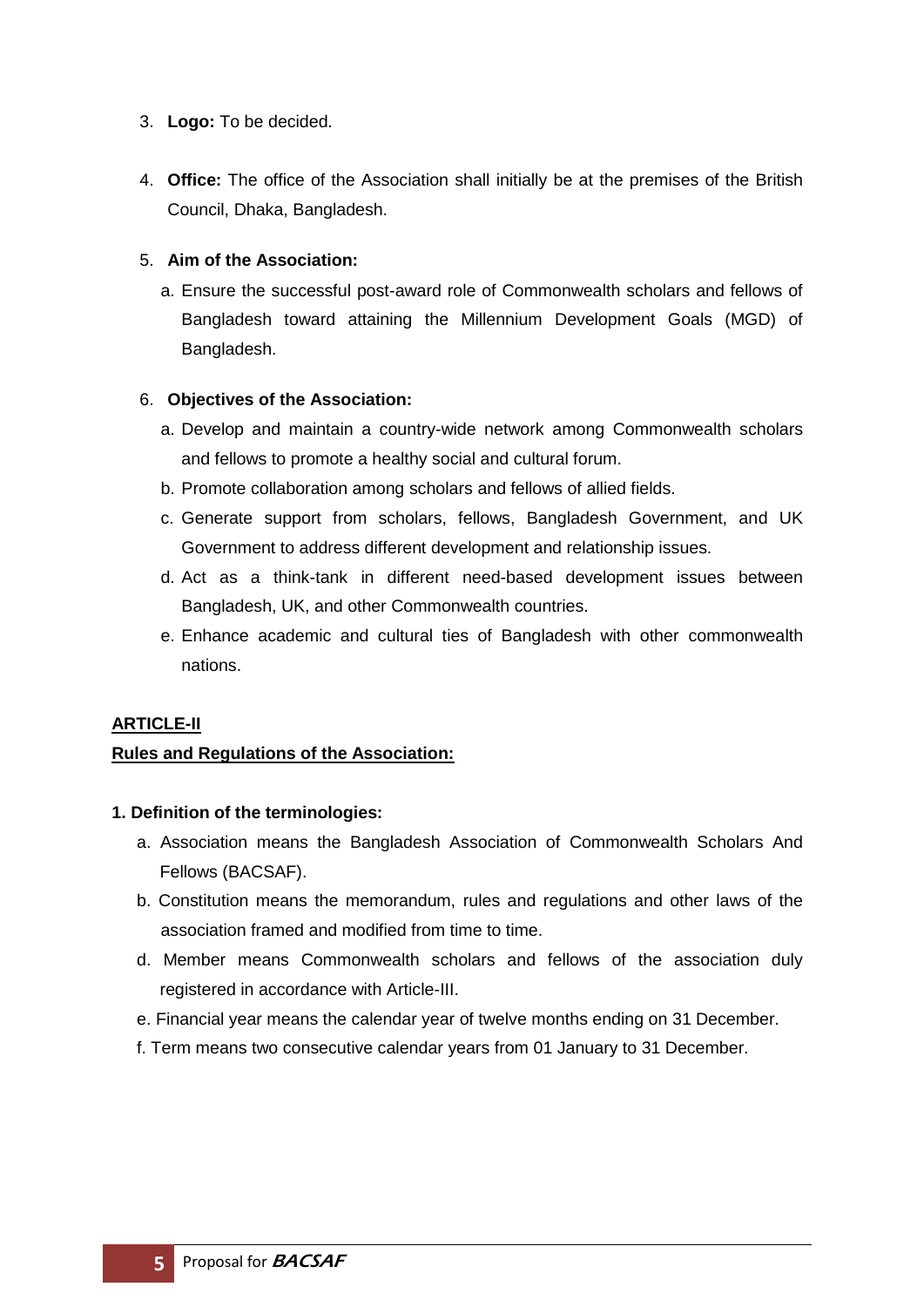### **ARTICLE-III**

#### **Procedure of Registration for Membership**

**Active member:** Persons having degrees or training in any UK university or institution for at least three months under the Commonwealth Scholarship and Fellowship Programme. An annual membership fee will be applicable for each active member; though will be waived for life-members who have paid a one-time special membership fee.

**Rights and privileges of the members:** All members shall enjoy the same rights, privileges, obligations and duties in the affairs of the Association and can cast vote in the election of the office bearer of the Association, and participate in all activities of the Association.

**Enrolment of membership:** Any person having requisite qualification as mentioned under Article-III willing to enroll as a member of the Association shall have to apply in a prescribed form obtainable from the Association under his/her signature subject to the fulfillment of conditions as specified in Article-III, and payment of a membership fee of Tk. 1000.00 (Taka one thousand only). On receipt of the application, the general secretary shall enlist his/her name in the register of the Association and place it to the Executive Committee for approval. Each active member shall have to pay an annual subscription of Tk. 500.00 (Taka five hundred only). An option of life-membership will be available with a one-time payment of the life-membership fee of Tk. 5,000.00 (Taka five thousand only) along with the membership fee.

**Termination of membership:** Membership shall terminate on:

i) Demise;

ii) Resignation;

 iii) Termination, upon failure to pay the annual subscription fee for any consecutive five years period. However, membership can revive after payment of all subscription dues;

 iv) Expulsion: A member will be liable to disciplinary action extending to expulsion on the ground of written valid complaint launched by anybody against his/her acts or deeds prejudicial to the interest of the Association. Executive Committee shall examine the case and take decision by majority of the members, accordingly which shall be placed in the general meeting of the association for final decision.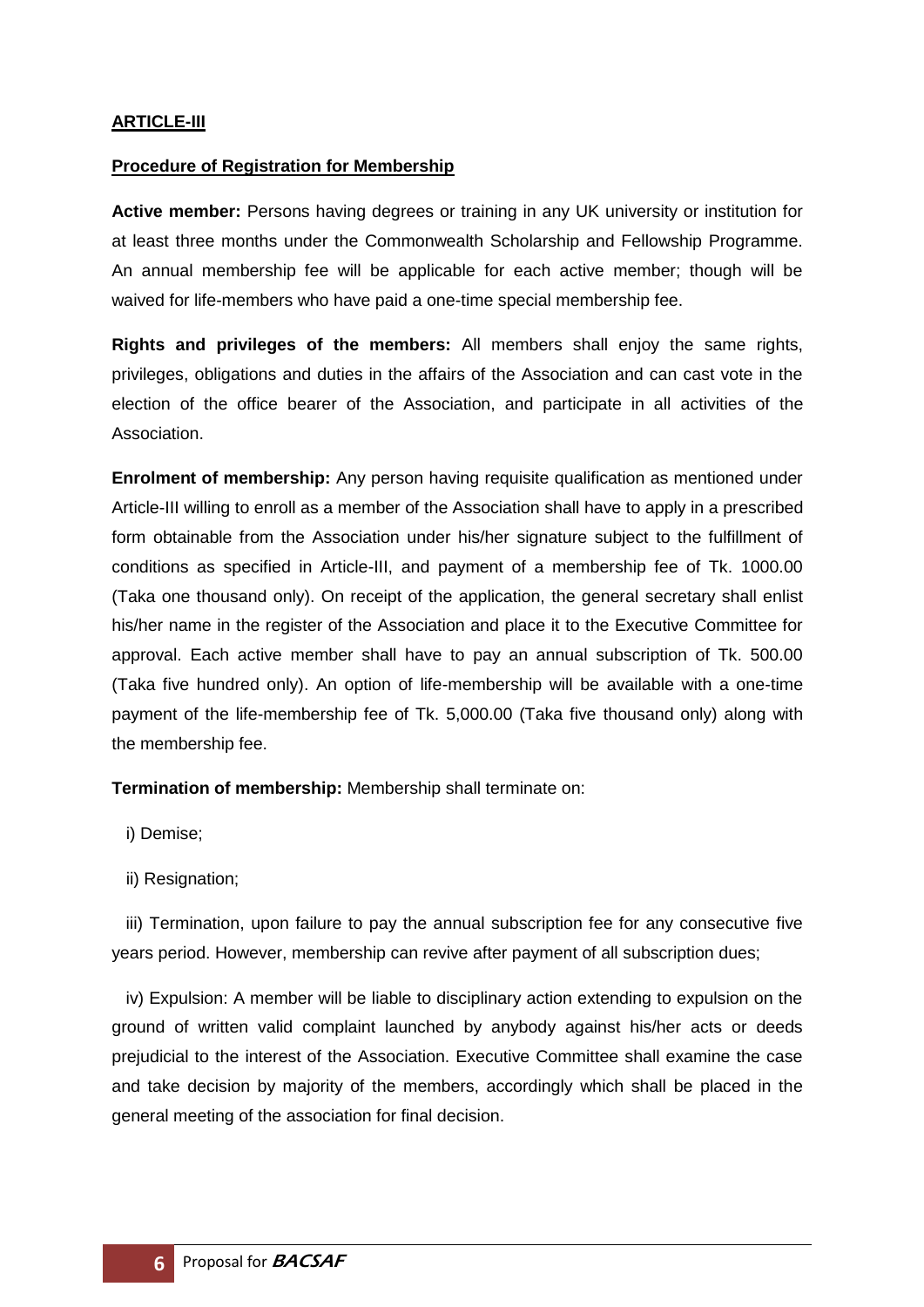## **Management of the affairs of the Association:**

The overall activities of the Association shall be vested on the Executive Committee and the member of the Executive Committee shall consist of 15 (fifteen) members as mentioned below:

|                                        | Total= 15 (fifteen) |
|----------------------------------------|---------------------|
| <b>Members</b>                         | 5                   |
| <b>CSC/BC Representative</b>           | 1                   |
| <b>International Affairs Secretary</b> | 1                   |
| <b>Organising Secretary</b>            |                     |
| <b>Publication Secretary</b>           | 1                   |
| <b>Joint Secretary</b>                 |                     |
| <b>General Secretary</b>               | 1                   |
| Treasurer                              | 1                   |
| Vice-president                         | 2                   |
| President                              |                     |

#### **The function of the Executive Committee:**

- a) The function of the Executive Committee shall be the overall responsibilities of running the Association and shall formulate policy and programme of the Association.
- b) The Executive Committee shall control fund of the Association and sanction necessary expenditures.
- c) The Executive Committee may form sub-committee as and when necessary for specific purpose in different units of the Association.
- d) The Executive Committee will also implement the decision as taken by the general body.
- e) The Executive Committee shall be responsible for organizing and formation of new Executive Committee either by selection or by conducting election of active and life member of the Association.
- f) At least one Annual General Meeting will have to be arranged by the Executive Committee in a year.

The Executive Committee will maintain all official contacts and communications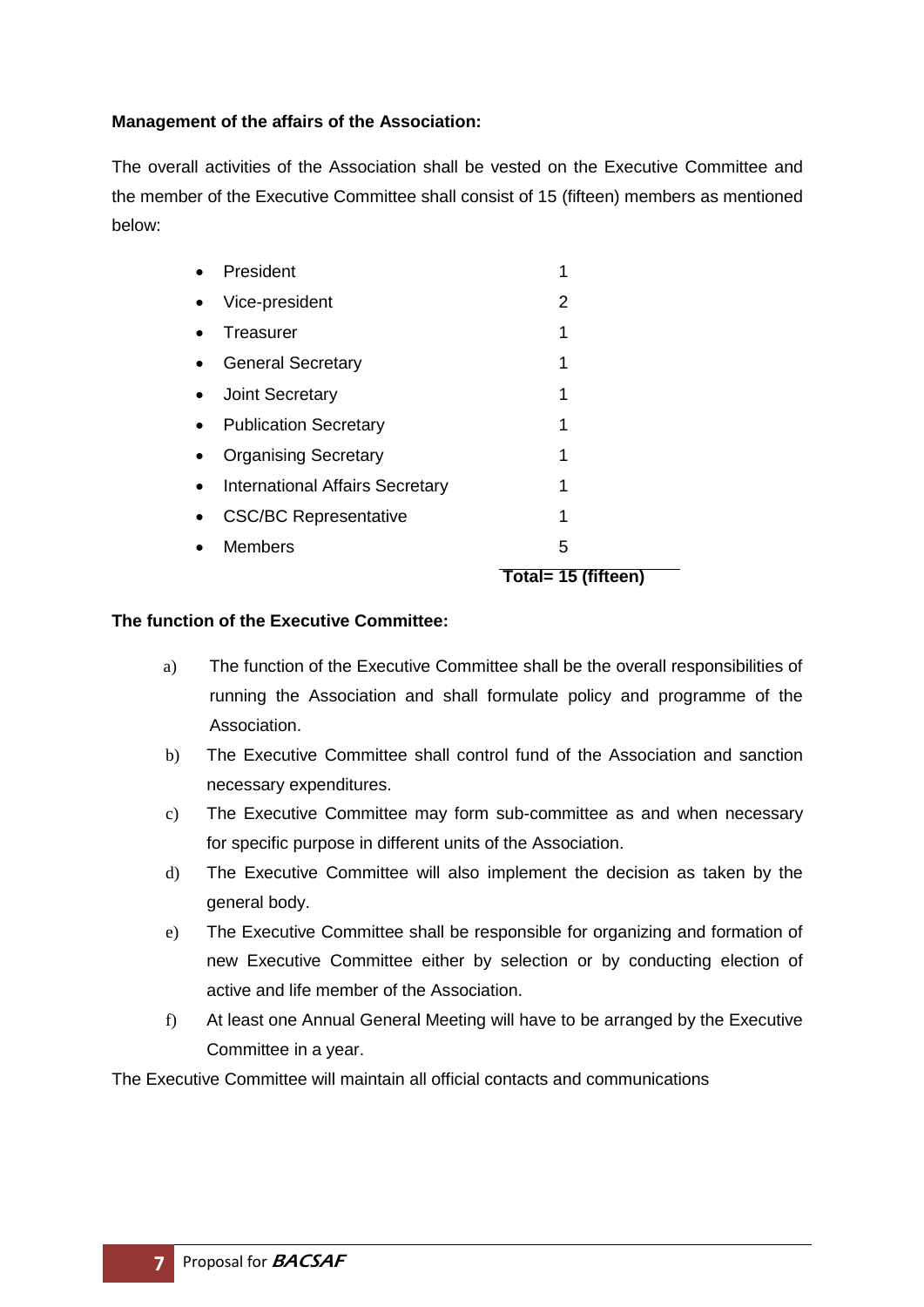# **Responsibilities of the Members of the Executive Committee**

*Any member of the Executive Committee should not be absent without valid reasons in three consecutive meetings of the Executive Committee.*

### **The President**

- a. Will preside over the General Council and the Executive Committee meetings.
- b. Will direct the General Secretary to call meetings of the General Council and the Executive Committee.
- a. Will take decisions under exceptional circumstances on behalf of the Executive Committee, which will be reported to the next meeting of the Executive Committee for approval.

### **The Vice President**

- a. Will preside over the General Council and the Executive Committee meetings in absence of the President.
- b. Will act as President if the post falls vacant before the term is over.

## **The Treasurer**

- a. Will keep the accounts of the Association.
- b. Will operate the bank account of the Association jointly with the General Secretary.
- c. Prepare presentation to the Annual General Meeting a statement of the financial affairs of the Association for the preceding final year.
- d. Will prepare the draft budget for the subsequent year through discussions with the President and the General Secretary, and after approval by the Executive Committee, will place it before the General Council in its annual meeting.

### **The General Secretary**

- a. Will carry out the day-to-day activities of the Association under the supervision of the President.
- b. Will call meetings of the Executive Committee and the General Council with the approval of the President.
- c. Will carry out all correspondences of the Association.
- d. Will implement all decisions of the Executive Committee and the General Council.
- e. Will keep the minutes of all meetings, seminars, etc.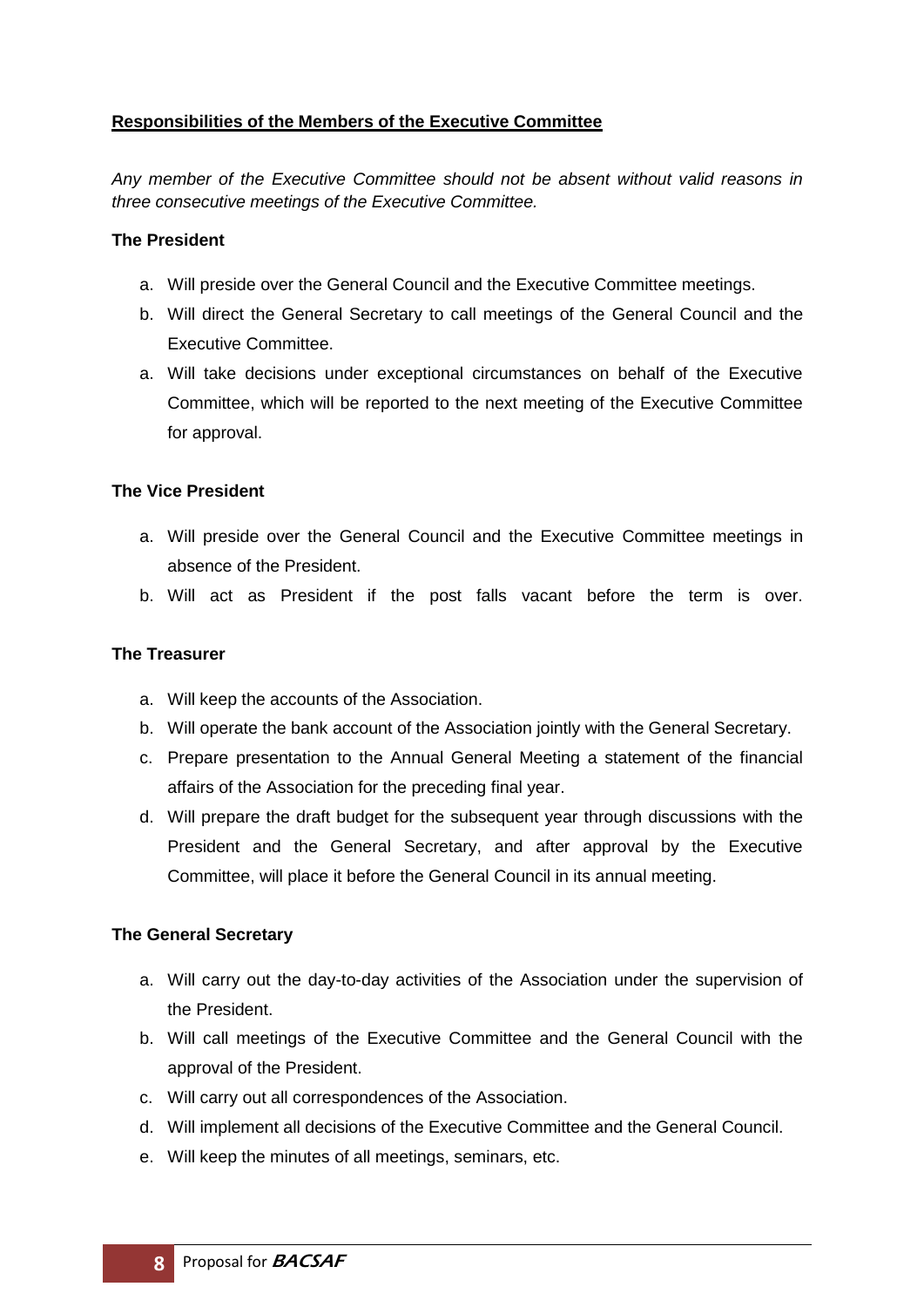- f. Will prepare the annual report of the Association, and after approval of the Executive Committee, will place it before the General Council in its annual meeting.
- g. Will operate the bank account of the Association jointly with the Treasurer.
- h. Can keep an advance of Tk. 2000.00 (Taka Two thousand only) to meet day–to-day expenses.
- i. Will be responsible for procurement of funds for the Association.

#### **The Joint Secretary**

- a. Will assist the General Secretary in all activities of the Association.
- b. Will carry out the duties of the General Secretary during latter's absence.
- c. Will act as the General Secretary if the post falls vacant before the term is over.

### **The Members**

- a. Will advice and guide the Executive Committee in the execution of its activities.
- b. Will carry out any duty assigned by the President or the Executive Committee for the interest of the Association.

### **Election**

A Bi-Annual election of the Executive Committee will be held in the general meeting by general consensus.

### **List of activities**

- 1. Finalise the draft proposal and send to the CSC for approval.
- 2. Have regular meeting with the working group to coordinate the formation of the association.
- 3. Agree on list of activities for the first year.
- 4. Collect and manage the start-up funds.
- 5. Promote BACSAF through professional and personal links, especially through institutions like the University of Dhaka and Bangladesh Agricultural University.
- 6. Invite registration from award holders, both in country and outside country.
- 7. Spread the word of BACSAF outside of Dhaka, through events.
- 8. Launch website for the association.
- 9. Form a formal body to play the role of Executive Committee.